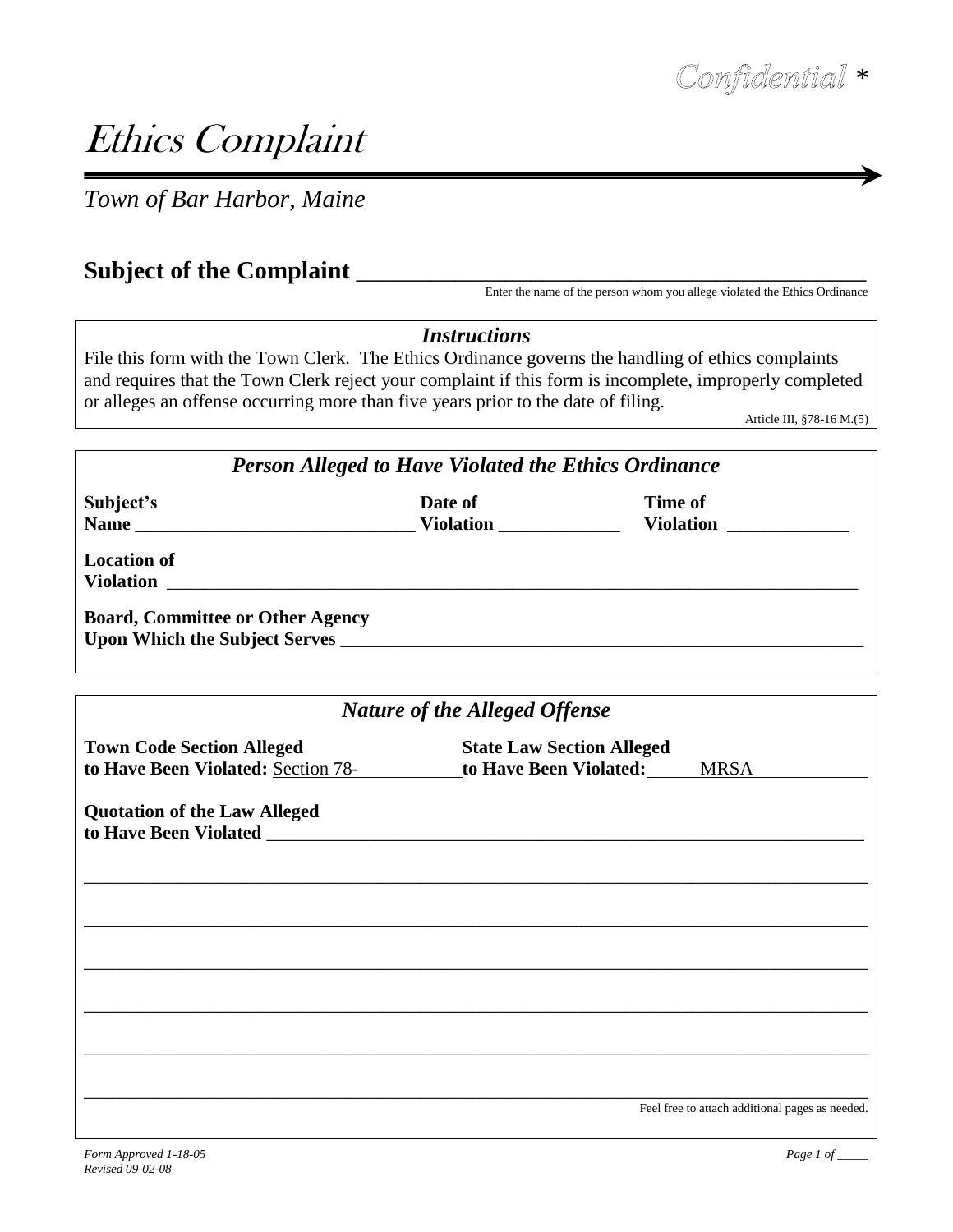| Nature of the Alleged Offense (Continued)<br>Narrative Description of the Events Alleged to Have Occurred |                                                 |  |  |  |
|-----------------------------------------------------------------------------------------------------------|-------------------------------------------------|--|--|--|
|                                                                                                           |                                                 |  |  |  |
|                                                                                                           |                                                 |  |  |  |
|                                                                                                           |                                                 |  |  |  |
|                                                                                                           |                                                 |  |  |  |
|                                                                                                           |                                                 |  |  |  |
|                                                                                                           |                                                 |  |  |  |
|                                                                                                           |                                                 |  |  |  |
|                                                                                                           |                                                 |  |  |  |
|                                                                                                           |                                                 |  |  |  |
|                                                                                                           |                                                 |  |  |  |
|                                                                                                           |                                                 |  |  |  |
|                                                                                                           |                                                 |  |  |  |
|                                                                                                           |                                                 |  |  |  |
|                                                                                                           |                                                 |  |  |  |
|                                                                                                           |                                                 |  |  |  |
|                                                                                                           |                                                 |  |  |  |
|                                                                                                           |                                                 |  |  |  |
|                                                                                                           |                                                 |  |  |  |
|                                                                                                           |                                                 |  |  |  |
|                                                                                                           |                                                 |  |  |  |
|                                                                                                           |                                                 |  |  |  |
|                                                                                                           |                                                 |  |  |  |
|                                                                                                           |                                                 |  |  |  |
|                                                                                                           |                                                 |  |  |  |
|                                                                                                           |                                                 |  |  |  |
|                                                                                                           |                                                 |  |  |  |
|                                                                                                           |                                                 |  |  |  |
|                                                                                                           |                                                 |  |  |  |
|                                                                                                           |                                                 |  |  |  |
|                                                                                                           |                                                 |  |  |  |
|                                                                                                           |                                                 |  |  |  |
|                                                                                                           | Feel free to attach additional pages as needed. |  |  |  |